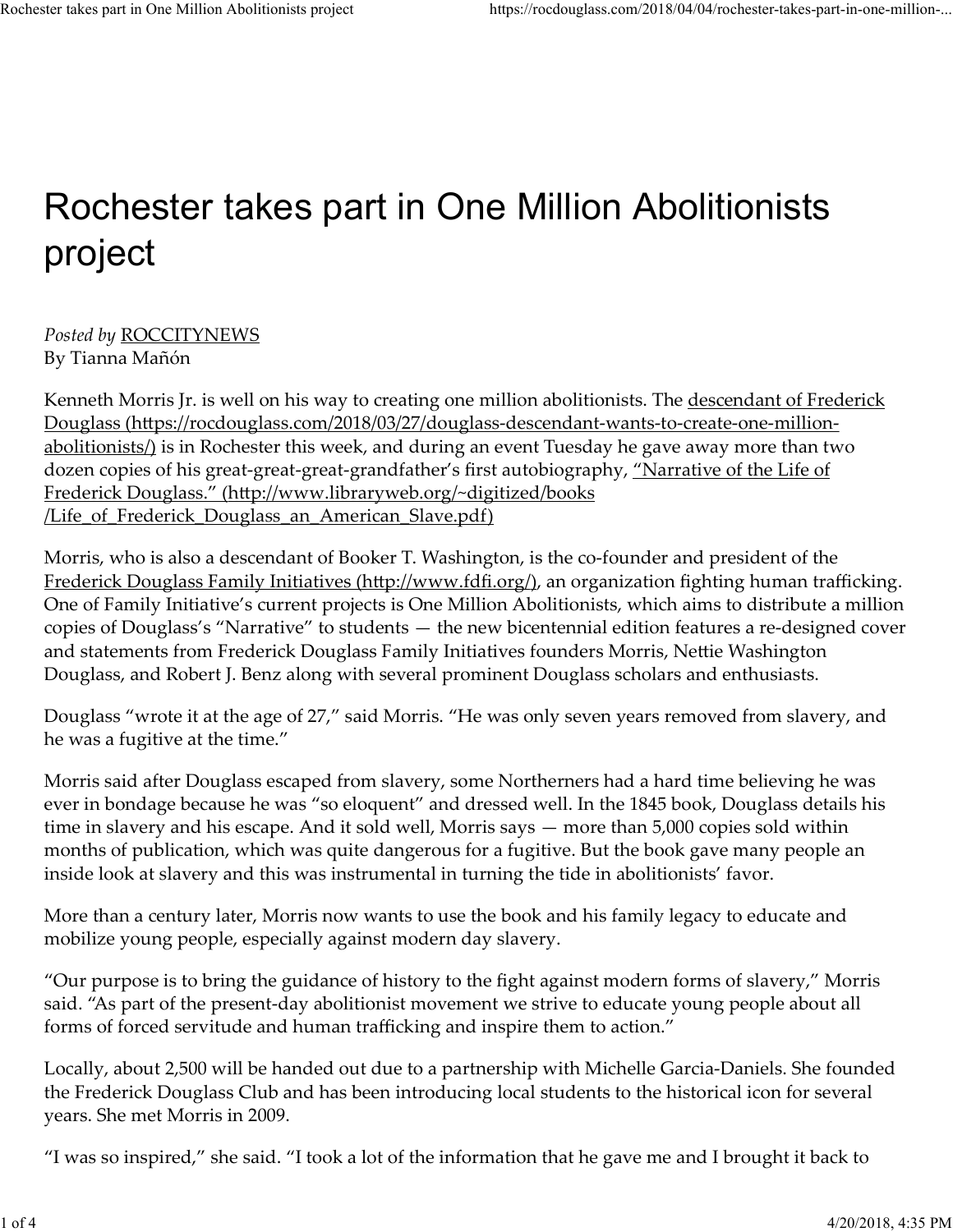school 12. One of the major things we did at School 12 was learn about Douglass and about how he learned how to read. Through reading, he gained freedom." Rochester takes part in One Million Abolitionists project https://rocdouglass.com/2018/04/04/rochester-takes-part-in-one-million-...<br>school 12. One of the major things we did at School 12 was learn about Douglass and about

School 12 and the Frederick Douglass R-Center, where Tuesday's event took place, is on the South Avenue site where Douglass's home stood (https://rocdouglass.com/2018/02/13/douglasss-rochester/)for 20 years.

Writers & Books and the local Frederick Douglass Bicentennial Commemoration Committee (https://rocdouglass.com/2018/02/08/rochester-organizations-come-together-for-year-of-douglass/)are also part of bringing the One Million Abolitionists program to Rochester. To learn more about the project, visit <u>fd2018.org (http://www.fd2018.org/</u>).

Morris, on Thursday, April 5, will give a presentation (http://www.sas.rochester.edu/aas/events/2018/04 /one-million-abolitionists.html) at the University of Rochester about the project, his family's legacy, and using education to fight modern slavery. Hawkins-Carlson Room at Rush Rhees Library. Beginning at 5 p.m. Free and open to the public. 276-5744; sas.rochester.edu/aas (http://www.sas.rochester.edu/aas/).